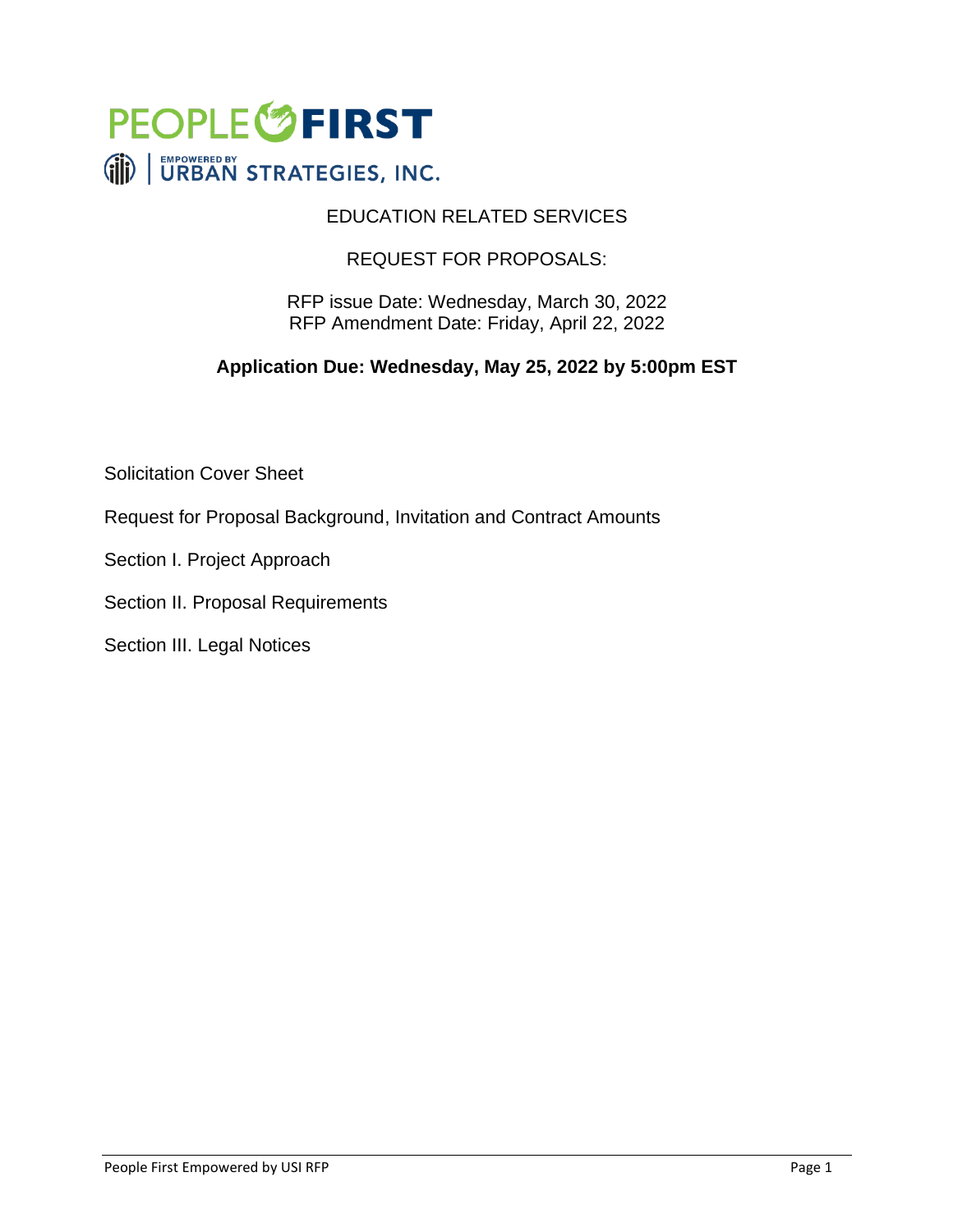

#### **Request for Proposal Background and Invitation**

#### **Background:**

The People First Initiative was created through a partnership between the City of Norfolk (City), the Norfolk Redevelopment and Housing Authority (NRHA), residents and other stakeholders and is funded by the City. Urban Strategies, Inc. (USI) is the organizational lead for the implementation of this Initiative. People First Empowered by USI is a human capital development program created to improve conditions of well-being for families directly impacted by the comprehensive redevelopment of the Tidewater Gardens neighborhood in the area known as the St. Paul's area of Norfolk. To support families, People First Year 3 funding totaling \$85,000 is available through this Request for Proposals and would be available into year 4.

#### **Invitation:**

People First is inviting local nonprofits and for profits to submit proposals to provide proven, results-based services designed to move the needle in an upward direction on the following educational indicators for children and families that are residents of Tidewater Gardens (target families) before, during and after redevelopment.

Based on the expressed needs of families, services are requested to address key priorities areas. The intention of this invitation is to fill a gap in service needs, not to supplant existing resources that are currently available in the community

Indicators for students in target families:

- 1. Number and percentage of students in kindergarten who demonstrate at the beginning of the program or school year age-appropriate functioning across multiple domains of early learning as determined using developmentally appropriate early learning measures
- 2. Number and percentage of students at or above grade level according to State mathematics assessments in at least the grades required by the Elementary and Second Education Act (ESEA).
- 3. Number and percentage of students at or above grade level according to reading or language arts assessments in at least the grades required by the Elementary and Second Education Act (ESEA).
- 4. Number and percentage of students that graduated high school on time
- 5. Percent of students chronically absent for the school year.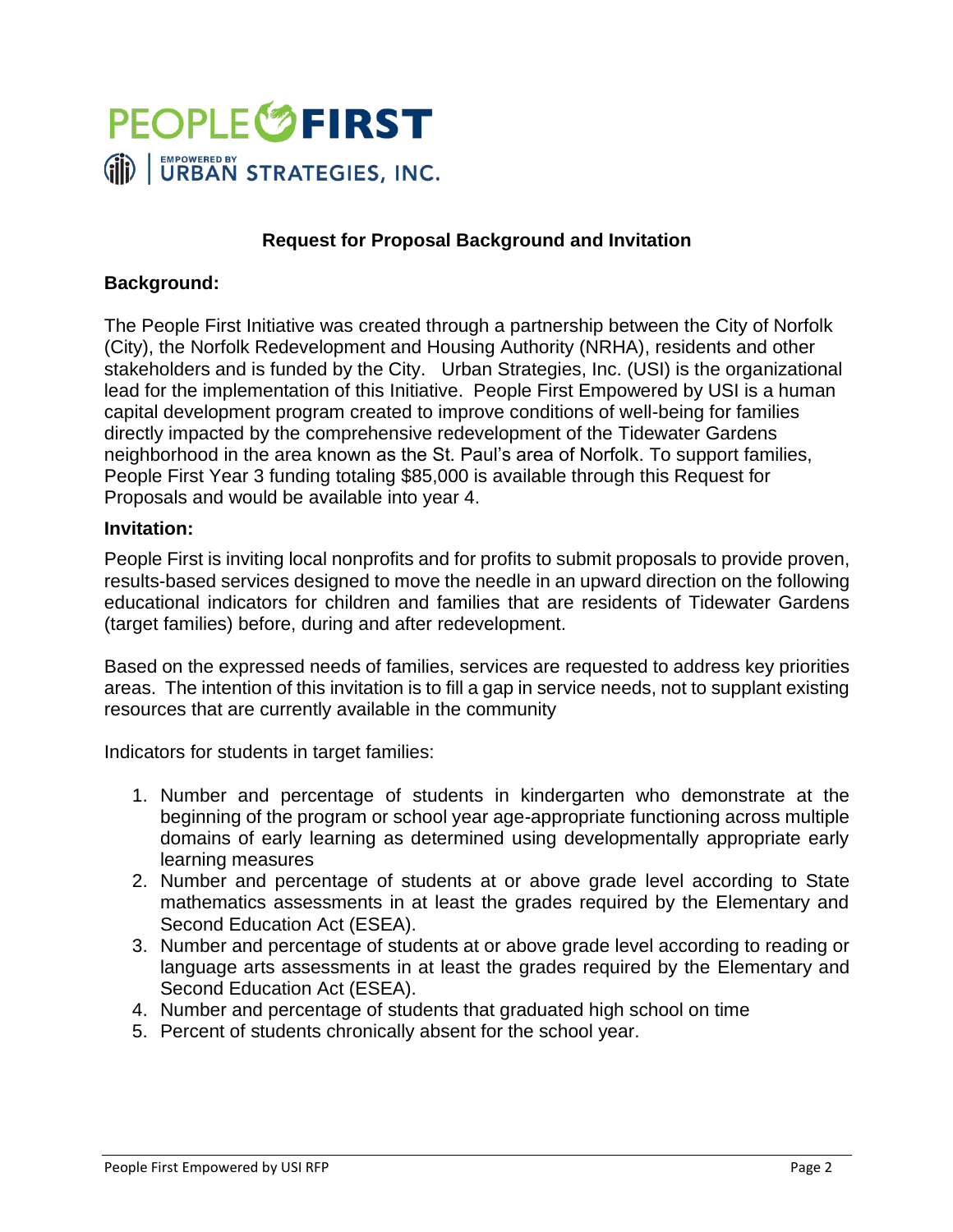

### **Priority Areas**

Quantitative and qualitative data about and from target families and students have been gathered to determine priority areas. Respondents to this Request for Proposals must ensure that proposed services are delivered in way that is appropriate to the demographics, risks, challenges, assets and interests of the target families.

#### *PRIORITY AREA – KINDERGARTEN READINESS*

We are seeking proposals that address some or all of these early learning components childcare slots coupled with assistance with accessing state childcare subsidies (if eligible), temporary transportation assistance/coordination as barrier removal in support of the provision of child care assistance, employment training connections for parents interested in working in the child care field, and two-generation programs that offer structured opportunities for parents and their children to be engaged in learning opportunities together (i.e. regular and ongoing commonplace activities, like talking, reading and singing with babies)

**Need:** Parents of early-learners report that they face the following barriers: Transportation, Affordability, Availability of openings, Assistance with Enrollment, and Parent/Child Strengthening.

More families can now access childcare subsidies because temporary changes have been made to eligibility criteria for Virginia's childcare subsidy program. There are two categories of expanded eligibility: one based on job search and the other based on income for parents of young children – Child Care VA - Parents - [Paying for Child Care \(virginia.gov\).](https://nam12.safelinks.protection.outlook.com/?url=https%3A%2F%2Fwww.doe.virginia.gov%2Fcc%2Fparents%2Findex.html%3FpageID%3D4&data=04%7C01%7CTyronda.Minter%40urbanstrategiesinc.org%7C0e4bdfdac03a461d6a6608da05de8a17%7C6da2832e50ec45778e4645c67ea4c402%7C0%7C0%7C637828750764628787%7CUnknown%7CTWFpbGZsb3d8eyJWIjoiMC4wLjAwMDAiLCJQIjoiV2luMzIiLCJBTiI6Ik1haWwiLCJXVCI6Mn0%3D%7C3000&sdata=w65n3TPB8omglx7EEJOh5bFkeOqY1%2FyMJy%2FhX0%2FNhfE%3D&reserved=0) We are seeking opportunities that will help families access the state's childcare subsidies, enroll children in quality childcare programs and coordinate transportation assistance as a barrier removal. The goal is to catalyze enrollment and participation in high quality early learning programs that ensure children are prepared to enter Kindergarten Ready To Learn; specifically, the objective is to enroll children in high quality early learning programs as a support to parents that are seeking employment and for whom childcare is a barrier to secure and maintain employment. Programs must offer high-quality early childhood programs that provide a safe and nurturing environment while promoting the physical, social, emotional, and intellectual development.

> $\checkmark$  At a minimum, high quality refers to programs and providers that are actively participating in Virginia Quality Rating and Improvement System standards and are at quality levels; therefore, demonstrating a commitment to quality for young children. There is no fee to participate in Virginia Quality. Virginia Quality awards quality levels to childcare and preschool programs based on four quality standards and best practices: staff qualifications; curriculum or intentional teaching approach; learning environment and Teacher-child interactions.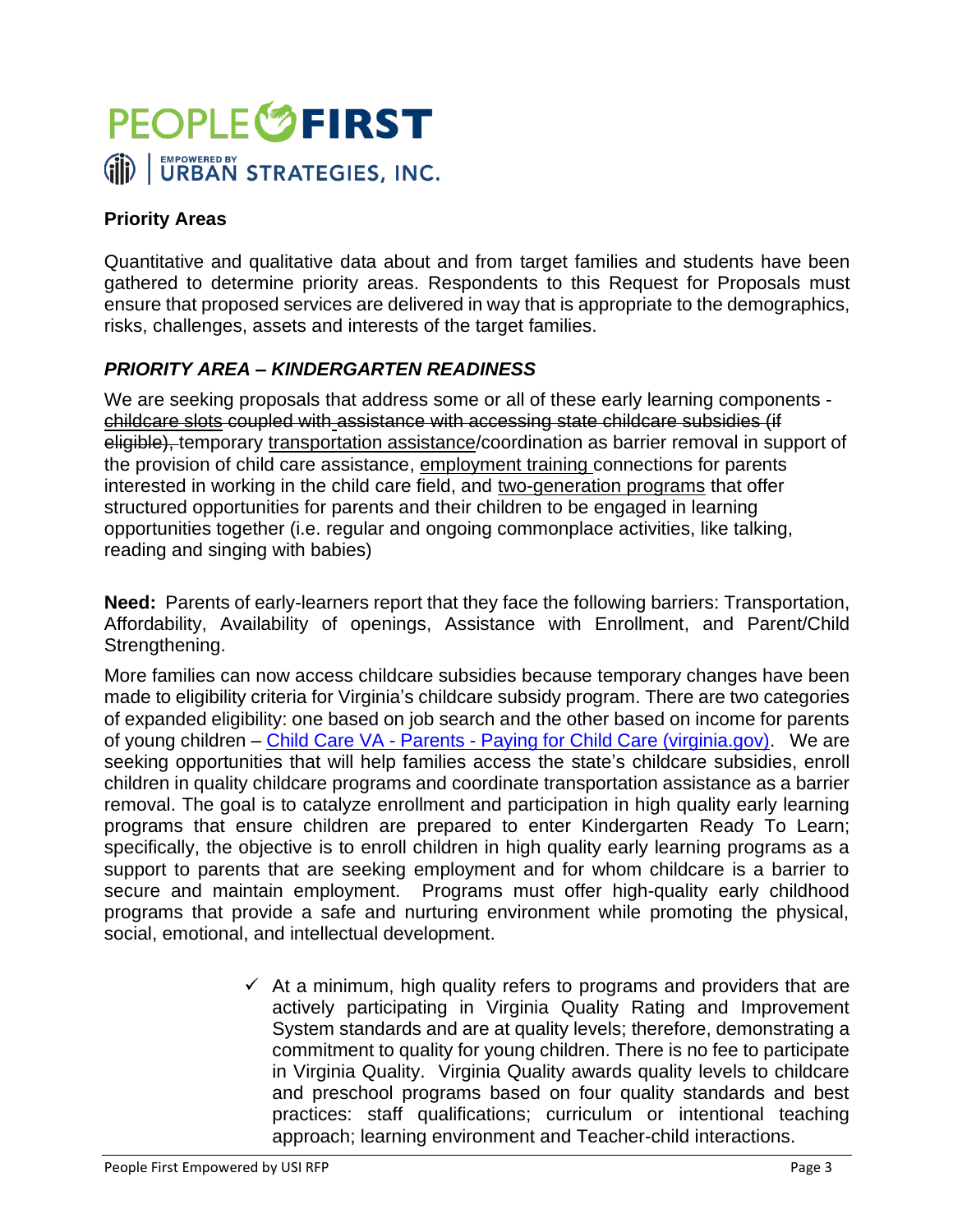

 $\checkmark$  Capacity Building to Strengthen Quality – We will help early learning centers increase quality levels. We are partnering with Minus  $9 - 5$  to build early learning relationships, increase Access, strengthen quality, and engage families to create a high-quality Early Childhood Care & Education system. People First will build on this partnership to support early learning organizations located in/near Tidewater Gardens, and/or that serve a significant number of families that are interested in strengthening quality. Tell us how we can support your organization in this regard.

#### **Target Population:** Children ages 0-5

#### *PRIORITY AREA - CORE ACADEMIC PROFICIENCY*

We are seeking to support programs focused on the whole family, as well as high-quality individualized and small group instructional academic supports to improve student's reading and math proficiency. COVID-19 school disruptions have produced an extremely urgent need to maximize in-school, afterschool, and the summer months for learning recovery and acceleration. Furthermore, a high level of absenteeism has dragged down academic achievement.

**Need:** High quality academic support services that ensure that students are proficient in reading and math, preferably in a safe and in-person setting (where possible).

- $\checkmark$  High quality individualized and small group reading and math tutoring services. Preference will be given to organizations that can provide/coordinate Peer to Peer Academic Support. NPS provides a plethora of online academic support to students. However, not all of our students excel using only online materials. Respondents would coordinate an instructional strategy that consists of student partnerships, linking high achieving students with lower achieving students or those with comparable achievement, for structured reading and math study sessions, in person (for now – reduction in Covid-19 regs).
- $\checkmark$  High quality in-school, afterschool, and/or summer months learning programs that support youth development with an academic focus
- $\checkmark$  Trauma-focused family counseling that addresses root causes that contribute to chronic absenteeism, and provide solutions to parents.

**Target Population:** School Age Children ages 5 – 18

#### *PRIORITY AREA - GRADUATION AND POST HIGH SCHOOL TRANSITIONS*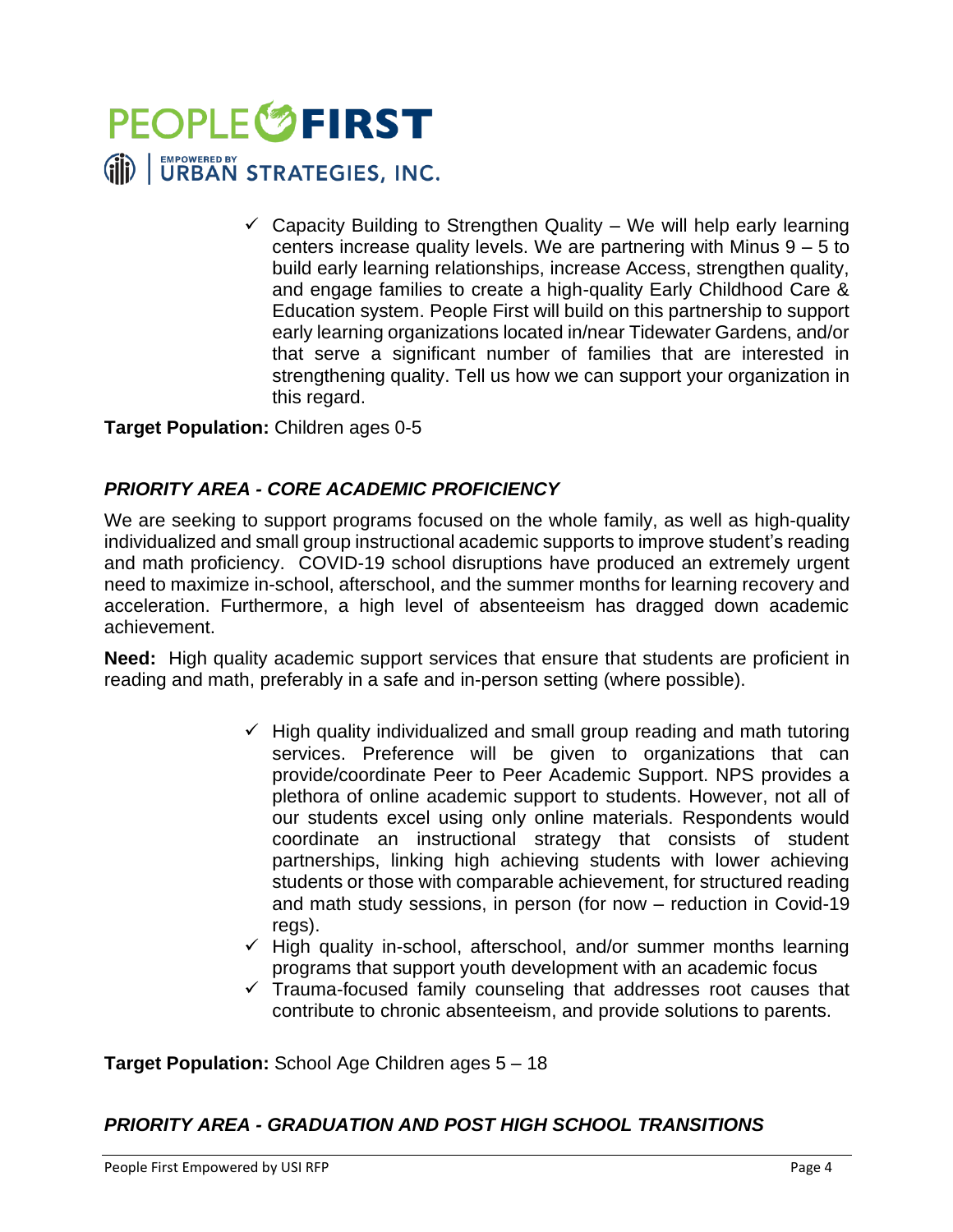### **PEOPLE<sup>S</sup>FIRST**

that provide employment and training opportunities focused on advancing post high school transitions. Programs should demonstrate the following values: age/stage appropriate employment training approaches, allow for student input, involve supportive adult relationships and financial incentives.

We are seeking to support high-quality programs

**Need:** Students deserve access to opportunities to build the skills, knowledge, and mindsets critical for long-term career success.

- $\checkmark$  High quality individualized and small group opportunities that offer real-world learning and career exposure models that allow students, especially in their middle and high school years, to develop career identifies and forwardthinking plans reflective of their self-awareness. Programs and services should enable students to build self-knowledge of their aptitudes and preferences, allow for exploration of multiple or diverse career pathways while exercising agency and choice, and promote the development of career navigation and/or soft skills necessary for professional success. Programs should not duplicate services offered through school districts.
- $\checkmark$  Mentoring programs that connect middle and high school students with people who have specific skills and knowledge to learn work related skills and advantages to move up in work, skill level and school performance. Mentoring programs can be traditional one-on-one mentoring or group mentoring (single mentor is matched with a cohort of youth mentees).
- $\checkmark$  Career exposure introductory career exposure (e.g. job shadow, simulation or project, company tour, panel)
- $\checkmark$  Earn to learn paid (i.e. stipend) career experience in specific skills including apprenticeships, on the job training, transitional jobs, paid internships, and paid work-based courses linked to financial capability training (i.e. money management, financial products and services)
- $\checkmark$  Entrepreneurship skills building skills specifically to start new enterprises and ways to apply those skills immediately in real life.

Target Population: 8<sup>th</sup> grade through high school students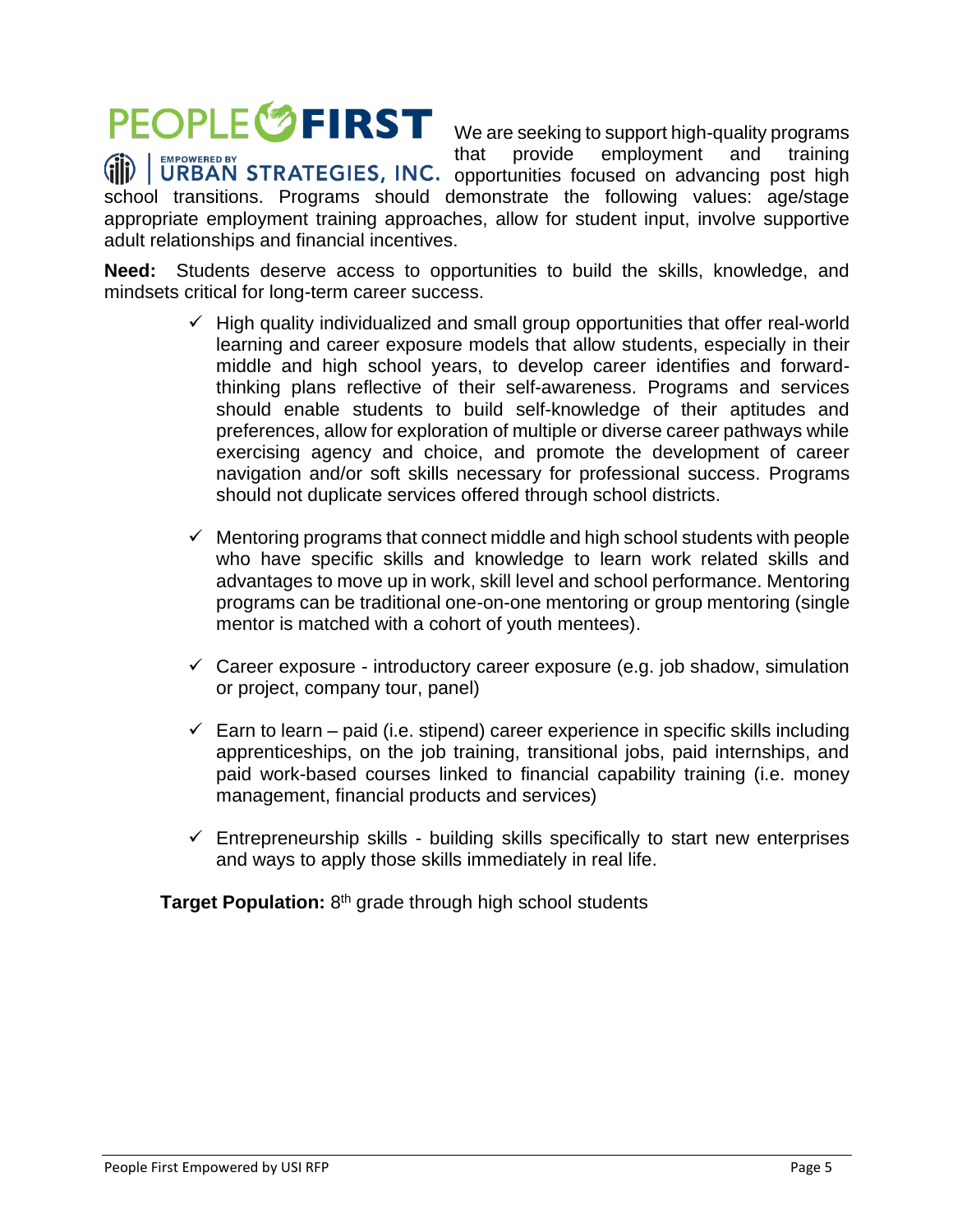

Up to \$50,000 per contract year depending upon the number of participants served, services provided, hours of services, depth of services and outcomes achieved. All funds must be used for direct service activities.

#### Section I: Project Approach

Respondents to the Request for Proposals must be able to clearly articulate their program approach, how the approach will meet the need and the measures of success.

Funded organizations will have overall responsibility for the delivery of committed services. Accordingly, organizations must have demonstrated capacity to perform the tasks necessary to achieve measurable results. The selected organizations, with USI's oversight and review, will be primarily responsible for work related to the delivery of proposed services, completion of monthly reports, and the use of data to improve work. All services will be delivered in collaboration with USI and should include consistent communication with the USI assigned family support staff.

#### Review and Analysis of Data

USI uses Results Count as its methodology to improve results in the communities where we work. This disciplined way of thinking starts with the results that organizations seek to achieve and works backwards to the strategies and activities that it will implement to achieve results. We seek organizations that are committed to using data to create, implement, monitor and refine strategies.

#### General Scope of Services

Funded organizations will effectively partner with USI, the People First Service Provider Network, and families to deliver services that produce measurable results. Organizations will value:

- Strong partnerships with target families, including consistent solicitation and utilization of feedback to understand preferences, perceptions, and experiences with services,
- The provision of services that are appropriate to the demographics, risks, challenges, assets and interests of the target families,
- High-level of accountability including monthly reporting and utilization of data to refine strategy implementation. At a minimum, include a list of children and families served, a write up of each family's participation in programs and services, results achieved, challenges in fulfilling contract deliverables, and a financial report documenting the allocation and expenditure of the contract funds and any interest earned therein.

#### **ORGANIZATIONAL RESPONSIBILITIES**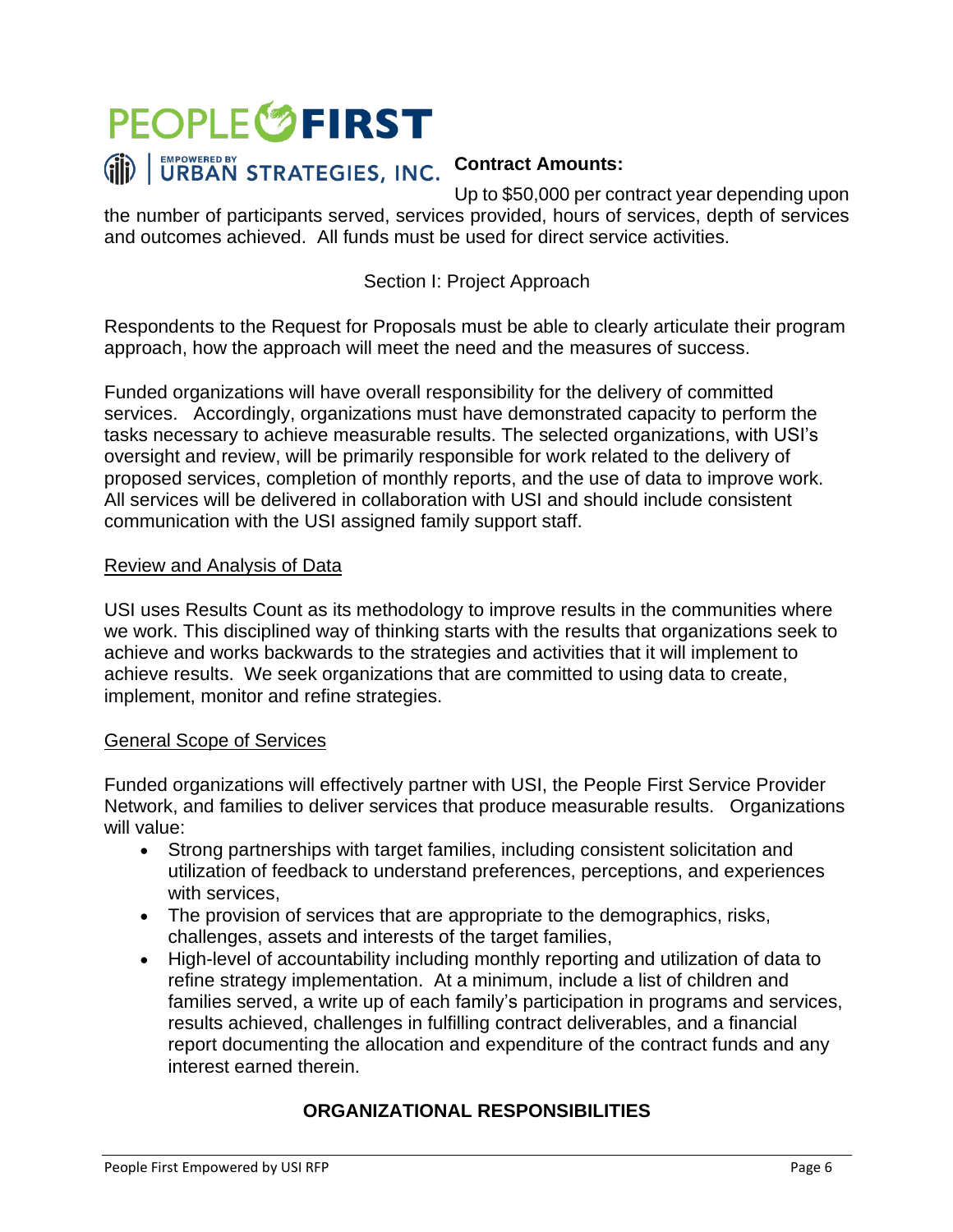### PEOPLE<sup>6</sup> FIRST Urban Strategies' responsibilities are: URBAN STRATEGIES, INC.

• Provide direction and supervision to the selected organizations in areas relating to

policy, informational and procedural requirements.

- Schedule an initial meeting to introduce USI staff and set priorities including coordination of how the organizational staff will communicate with a family's case manager.
- Establish and maintain regular meetings with the lead staff in the organization to ensure continued alignment in service delivery throughout the administration of the contract.
- Monitor the selected organizations' performance in the daily operation of the contract.
- Review and monitor monthly reports.

Funded organizations' responsibilities are to:

- Assign an identified staff, to act as a central point of contact for USI, who shall have full authority to act for the selected organizations on all matters relating to the operations of an executed contract. This identified staff person shall participate in the People First empowered by USI Service Provider Network meetings.
- Participate in building their organizational capacity around Results Count (Results Based Accountability).
- Disaggregate data, set targets, develop strategies and performance measurements.
- Use culturally competent strategies to work with targeted households.
- Develop an action plan and create real time quality improvement to meet established targets.
- Collaborate with USI to establish shared performance measures and to establish targets for performance.
- Implement evidence-based model(s) that produces measurable results for families in program delivery.
- Submit monthly outcome reports to USI that detail progress on achieving targets and established performance measures.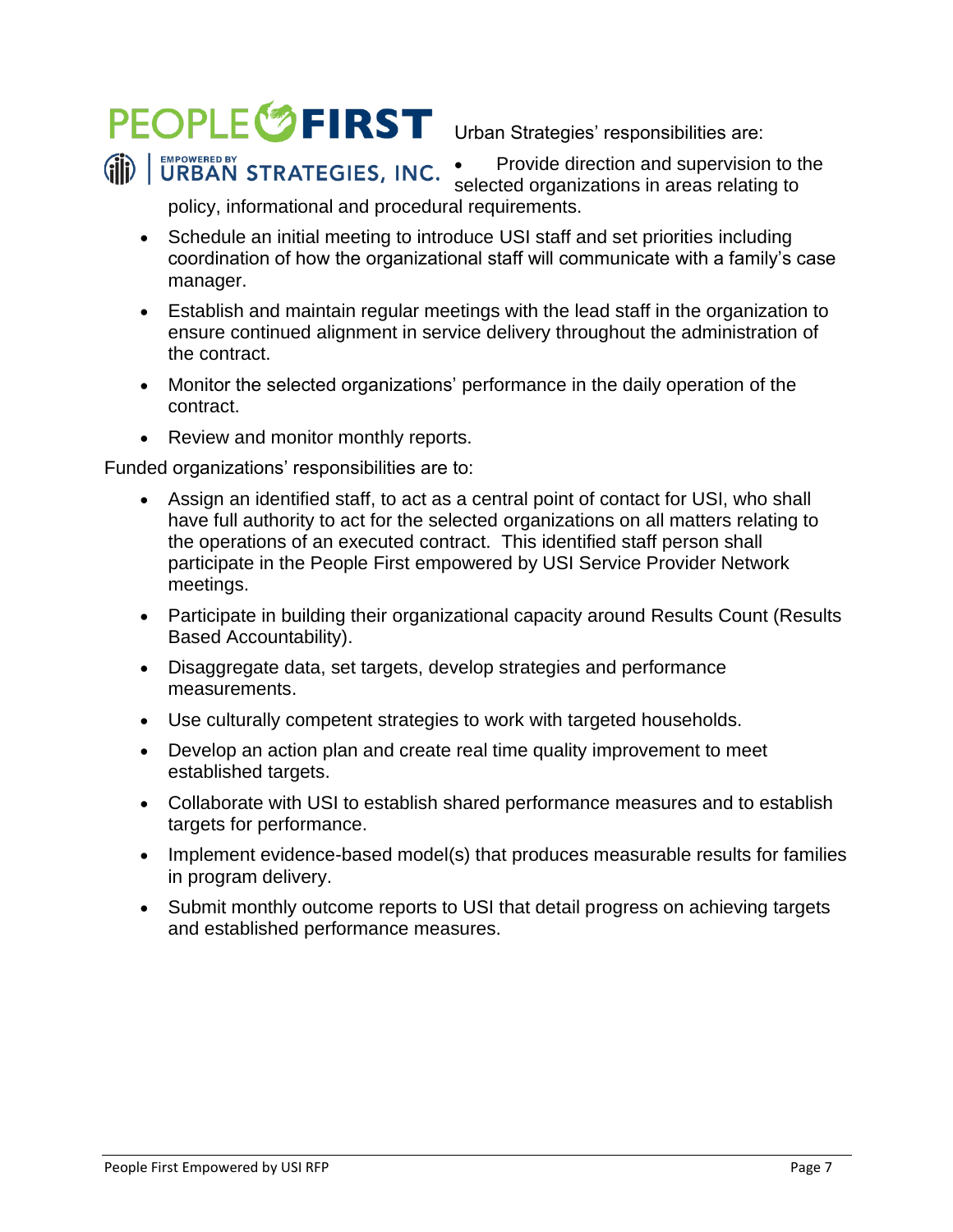

#### Section II: Proposal Requirements and Scores

Proposals should include clearly stated goals and project outcomes which align with the needs in the Invitation Section. Proposals must describe in a meaningful way how the applicant supports the achievement of a measurable difference for participants. The project descriptions and funding requests should reflect the specific time span in which services will be provided.

- $\checkmark$  Questions regarding this proposal should be emailed [EducationRFP@urbanstrategiesinc.org](mailto:EducationRFP@urbanstrategiesinc.org) by Thursday, May 13, 2022.
- $\checkmark$  Join RFP Conference Call: Thursday, May 13, 2022 at 3:00 pm (EST) Join Zoom Meeting <https://us02web.zoom.us/j/89865611899?from=addon> *(To be admitted into the room on the day of the zoom call, please email your name, role, organization, phone and email information to [EducationRFP@urbanstrategiesinc.org](mailto:EducationRFP@urbanstrategiesinc.org) to RSVP)*
- $\checkmark$  Application Due: Wednesday, May 25, 2022 by 5:00pm EST

#### Proposal Format for Submission - Must reply to each question

#### **A. Organizational information and eligibility checklist**

- A1. Please provide the following contact information for the applicant:
	- **Organization** 
		- o Organization name:
		- o Program name (*if different from organization*):
		- o Organization address:
		- o Organization website:

#### Point of Contact

- o First and last name:
- o Title:
- o Address:
- o Email address:
- o Phone number:
- Executive Director/CEO
	- o First and last name:
	- o Email address:
	- o Phone number: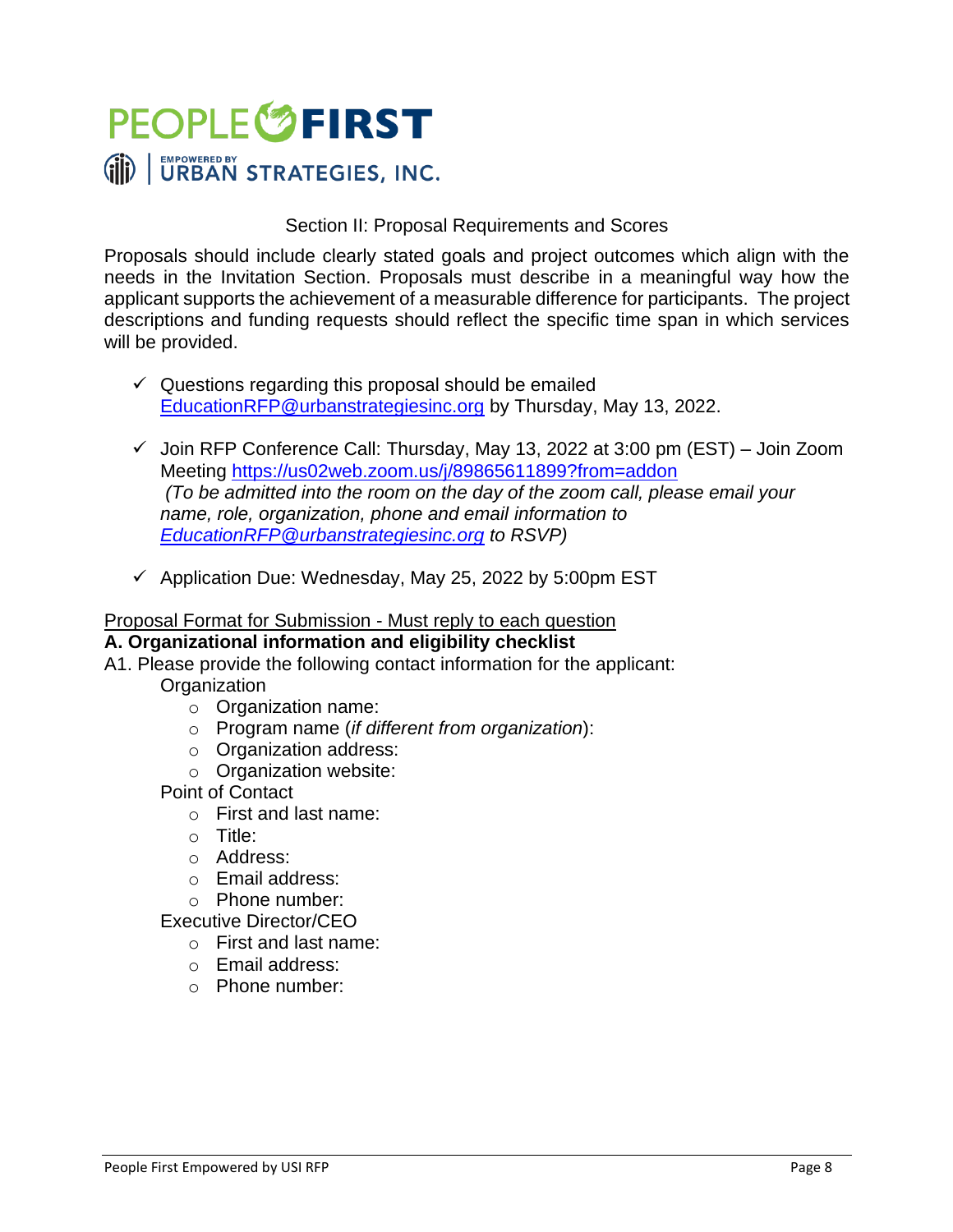## **PEOPLE<sup>S</sup>FIRST**

### A1: 501 © (3) Organizations must provide proof

of ALL of the following:

Agency has 501 (c) (3) IRS Determination Letter Agency has one full time employee for 12 months prior to this proposal Agency has audited or reviewed financial statements for 2019 and 2020 Agency has completed a 2021 990 form

A2. Please provide a copy of the organization's most recent approved budget, which should also be attached to your application as an appendix. The budget must show:

the organization's total annual revenues? Budget to Actual the organization's total annual expenses? Budget to Actual Clearly identified sources of income

A3. Please provide a brief description (100-300 words) of the organization's history and mission.

A.4 Please provide a list of 2 -3 organizations to whom you have previously provided similar services. Include a contact person with email address and give permission for USI to reach out to your references during the review process.

#### **B. Program approach** *(40 points maximum)*

B1. Describe the proposed program including the following in the description:

- What need will this program address?
- Is the proposed program a new or existing program?
- Where will the program be delivered? (community, office located elsewhere, virtual, school, etc.)
- What is the evidence that supports the implementation of this specific program or this type of program?

B2. Please provide a brief description of the proposed program's goals. Please describe the history of the programming, the expected number of persons to be served (minimum and maximum), cost to serve each participant, any services in the community that you will leverage to make the program successful, any past or current success in working with the target population and specifically Tidewater Gardens families. (up to 1,500 characters)

B3. Briefly describe how service delivery will address outreach, individualized approach, access and transportation, and will ensure that high quality culturally responsive services are delivered to families. (up to 1,500 characters)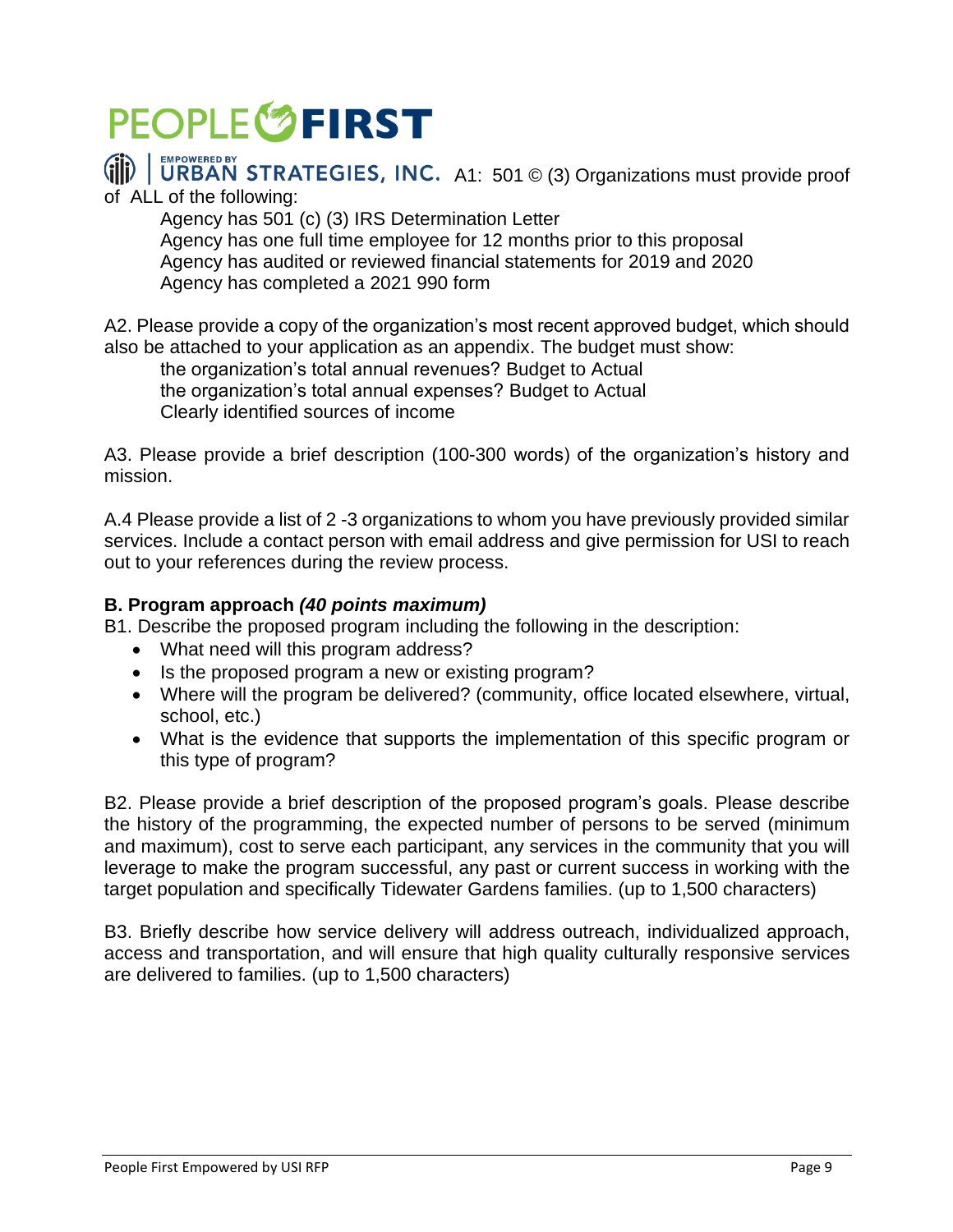# **PEOPLE<sup>S</sup>FIRST**

### (iii) | URBAN STRATEGIES, INC.

#### **C. Expected Outcomes** *(40 points maximum)* (up to 1,500 characters)

Provide a clear description of why your organization is the right organization to deliver the above program, you must include past success data as well as history working with the target population. Include the proposed program's goals, activities, expected outcomes, and measures of success for this contract.

*In your description, please include the following:* 

- What are the program's goals for the end of the contract year?
- What are the program's expected outcomes for the end of the contract year?
- How does this align with goals described in this invitation?

#### **D. Program Administration, Capacity and Tracking** *(10 points maximum)*

Provide a detailed explanation (maximum: 600 words) regarding the program's capacity to manage and administer this contract. Include a description of how success will be tracked and reported. Include a staffing plan and staff resumes.

#### **E. Budget and Narrative** *(10 points maximum)*

Use the attached template to provide a budget and attach a detailed narrative description for each line item.

#### **PROPOSAL SCORING**

The responses will be evaluated, and the organizations selected/ranked based on the following criteria:

- The organization's approach, plan of work, recommended schedules, and overall project understanding.
- Cost efficiency.
- Qualifications and experience in providing the proposed services as exemplified by past projects and client contacts.
- Experience and qualifications of individuals assigned to the project.
- Ability and capacity to deliver the proposed services with limited USI assistance.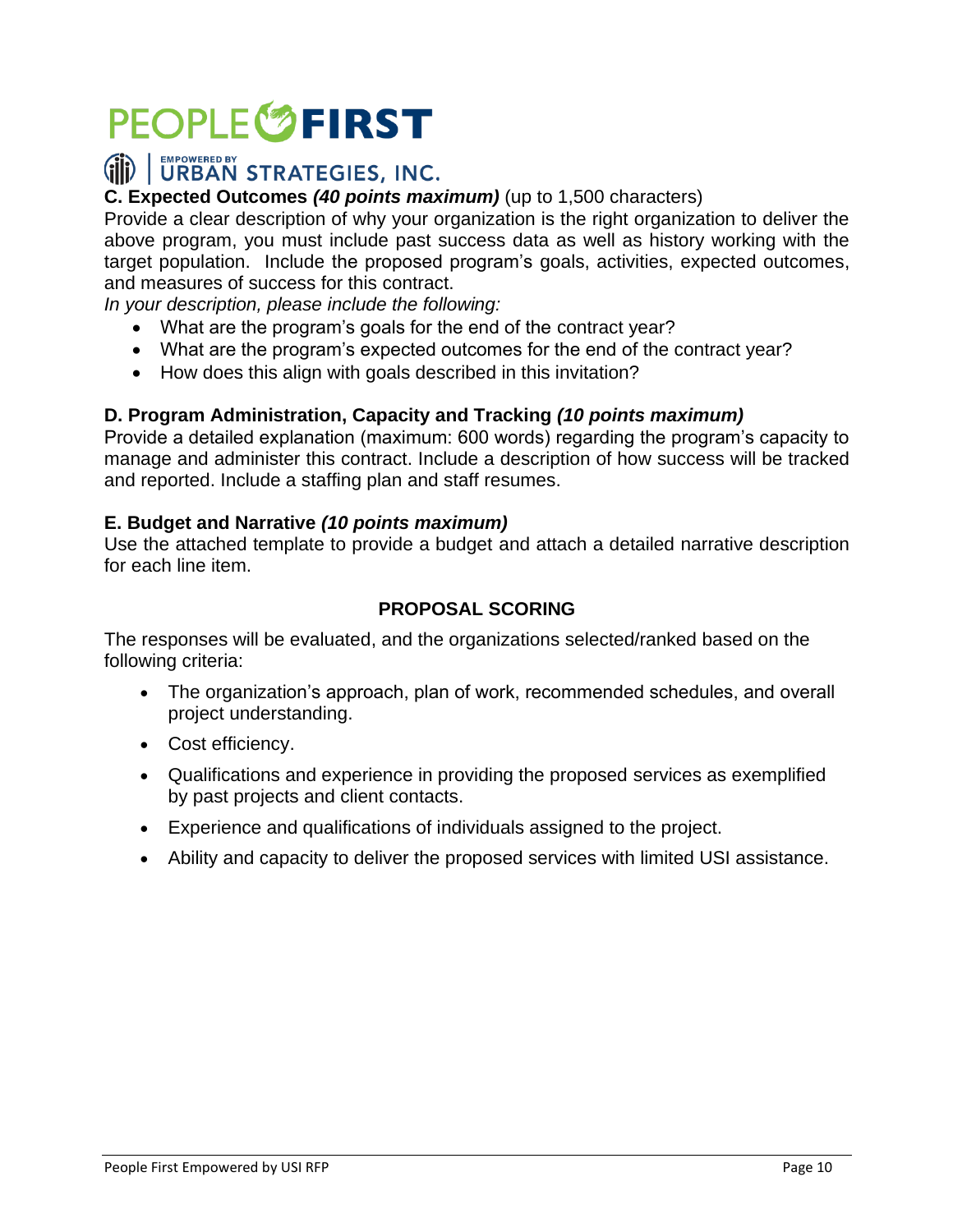

Section III. Legal Notices

#### Bidding General Conditions:

1. Legal Compliance: Respondent must agree to comply with all federal, state, and local laws or regulations that in any manner affect the service placed for bid herein, including, but not limited to, 2 CFR part 200. Lack of knowledge on the part of the respondent of applicable law will in no way be cause for release of this obligation. If USI becomes aware of violation of any laws or regulations, on the part of the awarded consultant, it reserves the right to reject any bid, cancel any contract, and pursue any other legal remedies deemed necessary.

#### Debarment and Suspension:

USI will not fund, award a subcontract to, or otherwise engage the services of any respondent during any period of debarment, suspension, or placement in ineligibility status of any respondent. Respondent is subject to the debarment and suspension regulations of 2 CFR 200.212.

#### Conflict of Interest:

Respondent must comply with conflict of interest requirements of 2 CFR 200.318 if awarded a subcontract by USI. No respondent who is an employee, agent, officer, or elected or appointed official of USI or the City of Norfolk or a member of his immediate family and who exercises any functions or responsibilities with respect to activities assisted under this RFP may have a direct interest in the subcontract with USI or the proceeds thereunder.

#### Unauthorized Alien Employees:

#### **Compliance with Federal Immigration Law**:

The Contractor shall certify that, at all times during which any term of an agreement resulting from this solicitation is in effect, it does not and shall not knowingly employ any unauthorized alien. For purposes of this section, an "unauthorized alien" shall mean any alien who is neither lawfully admitted for permanent residence in the United States nor authorized to be employed by either Title 8, section 1324a of the United States Code or the U.S. Attorney General. See Attachment E.